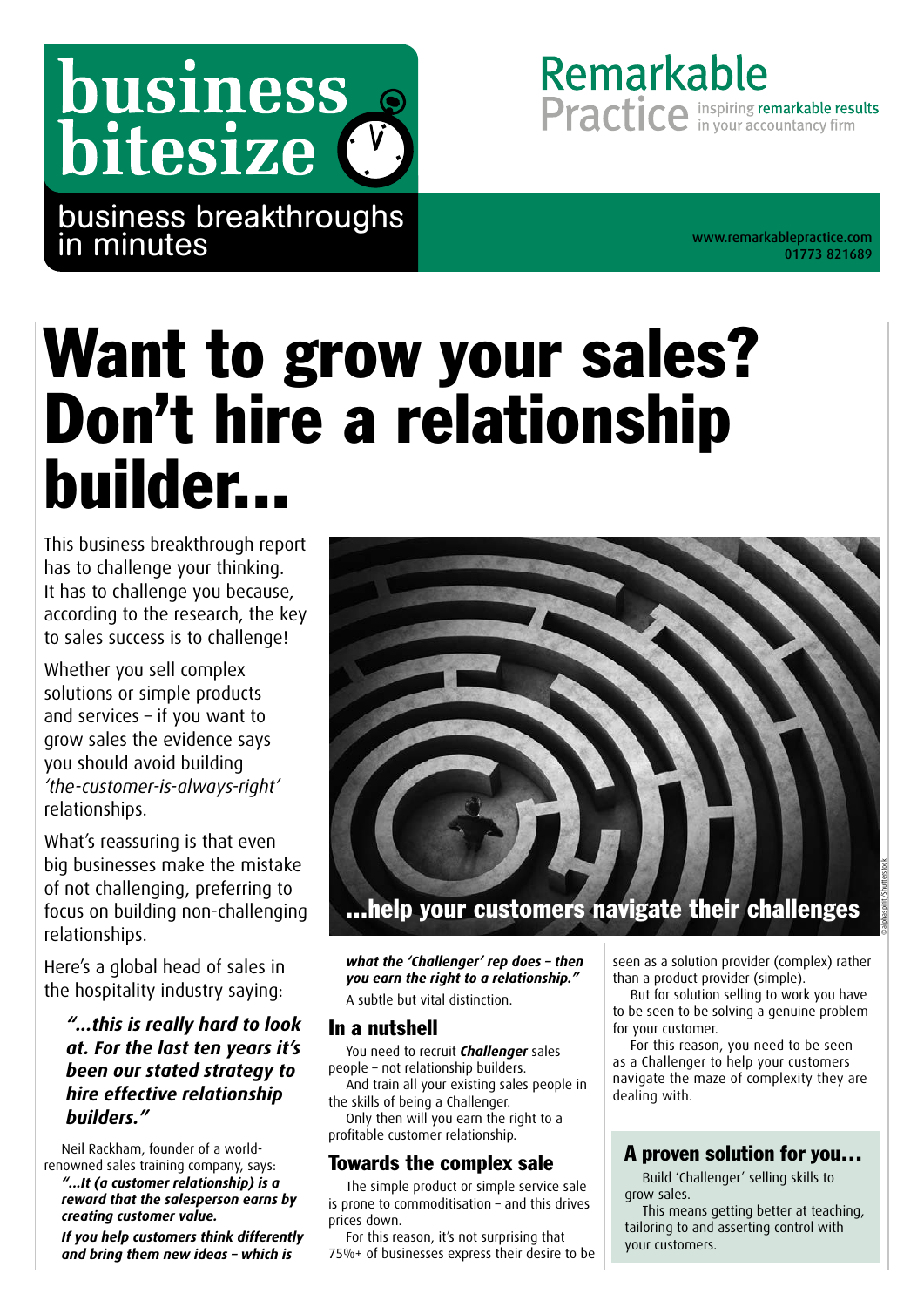#### 5 types of sales person

A massive and sophisticated study of 6,000+ sales people across 90 companies points to 5 behavioural clusters of sales people:

- The Hard Worker
- The Challenger
- The Relationship Builder
- The Lone Wolf
- The Reactive Problem Solver

Which one best describes your business's approach to selling?

The evidence says it's the Challenger who is most likely to be a sales-star in more complex sales.

The Challenger pushes the customer, loves debate, understands the customer's business and always has a different view of the world.

As a result, they are best at dealing with known and unknown challenges the customer is experiencing. The Challenger helps customers navigate their maze of problems, delivers real value and earns the right to sales success.

#### Xerox show us the way...

When Xerox adopted the 'Challenger' sales approach in 2013 they achieved sales growth worth  $f52m$ :

*"We want our sales force to deliver insight and value, not sales pitches. That's why our entire organization is being trained on the skills and behaviours that make Challengers successful."* 

– Kevin Warren, Xerox

Xerox set about challenging their customers on the importance of colour.

By using a challenging insight with customers – that 77% of students agree that colour boosts performance – Xerox saw a 17% increase in sales.

#### The most difficult time...

Matthew Dixon and Brent Adamson were driven to find out what made for successful selling in 2009.

You'll find their findings in the excellent book *'The Challenger Sale'* and more on the Corporate Executive Board (CEB) website – see the download tools for more information on both.

What drove their initial research was the impact of the 2008 financial crash and the recession that followed. If you could be successful at selling at this time it would make you good at selling anytime!

#### Learn to be a Challenger

Dixon and Adamson discovered that the skills, attitudes, behaviours and knowledge of being a Challenger can be learned.

And if your business installs the tools, training, coaching plus a reward and recognition process you'll build a more 'challenging' sales team.

It worked for SAP (a global software solutions business). Between 2012 and 2016, 5,500 sales people attended Challenger training.

As a result, they closed 26% more deals than before they were trained. They also generated 15% more sales opportunities than those who had not been trained.

What sort of difference would this make to your sales growth?

#### The challenge of 3 key skills

One skill is not enough.

Success at being a Challenger depends on a **combination of 3 skills** – **teach, tailor, control**. Here's what Dixon and Adamson say:

*"If you TEACH without tailoring your approach to the different individuals within an organisation, you come off as irrelevant.*

*If you TAILOR to but don't teach your customers something new, you risk sounding like every other supplier.* 

*If you TAKE CONTROL but offer no value, you risk being simply annoying."*

The combination of the 3 matters.



#### 1. Challengers teach customers

Dixon and Adamson's evidence suggests that 53% of what drives B2B purchase decisions is the salesperson's ability to teach the customers something new or challenge their thinking.

Work out and share new ideas with your customer that can make them money or save them money – these are even more potent if they're ideas your customer hadn't realised even existed.

Just like Xerox did around the insight that colour boosts performance – this boosted Xerox sales by 17%!

But be commercial.

#### *"The sweet spot of customer loyalty is outperforming your competitors on those things you've taught your customers to be important."*

This means your business has work to do to strengthen the strengths you have (like Xerox

on colour) that will also give your customers a win.

Share a commercial insight and bring a unique and provocative perspective on your customer's business – it's far more valuable than sharing features and benefits alone.

#### 2. Challengers tailor their message

Successful Challenger sales people seek widespread support across a customer's team – because they know in a complex decision consensus will be sought to make the decision.

It's not enough for a sales person to get the approval of the highest-ranking decisionmaker.

The challenges and the messages that are relevant to the MD are different to those of the engineer using, say, a new robotic arm or new software tool. The quality manager will have another different perspective too. And what about the packaging team?

Challengers will position their sales pitch to different types of customer stakeholders within the organisation – they'll tailor their message.

It's hard to do this 'on the hoof'. It requires preparation and planning. Start to anticipate the different people involved in a buying decision, what their issues will be and your unique insight that can help them.

### 3. Challengers take control

If 80% of buying decisions are lost to no decision at all, what do you do?

Take control.

*"Challengers are assertive – they tend to 'press' customers a little – both on their thinking and around things like pricing."*

*"...being assertive does not mean being aggressive or, worse still, annoying or abusive. This is all about the reps' willingness and ability to stand their ground when the customer pushes back."*

– Dixon and Adamson, The Challenger Sale

Challengers are comfortable with tension and are unlikely to acquiesce to every customer demand. When necessary, they can press customers a bit – not just in terms of their thinking but around things like price.

#### The challenge of being a Challenger?

You don't learn to be a Challenger overnight. Time and effort is required to learn and build the 3 skills – teach, tailor and control.

But you already know your business well. You already have a good understanding of your customers' businesses too. Investing time in seeking a unique insight for your customers that you can help with takes work. But it's work that can bring sales success.

To get a checklist of what to do in a Challenger sales conversation check out the download tools link you'll find on the last page.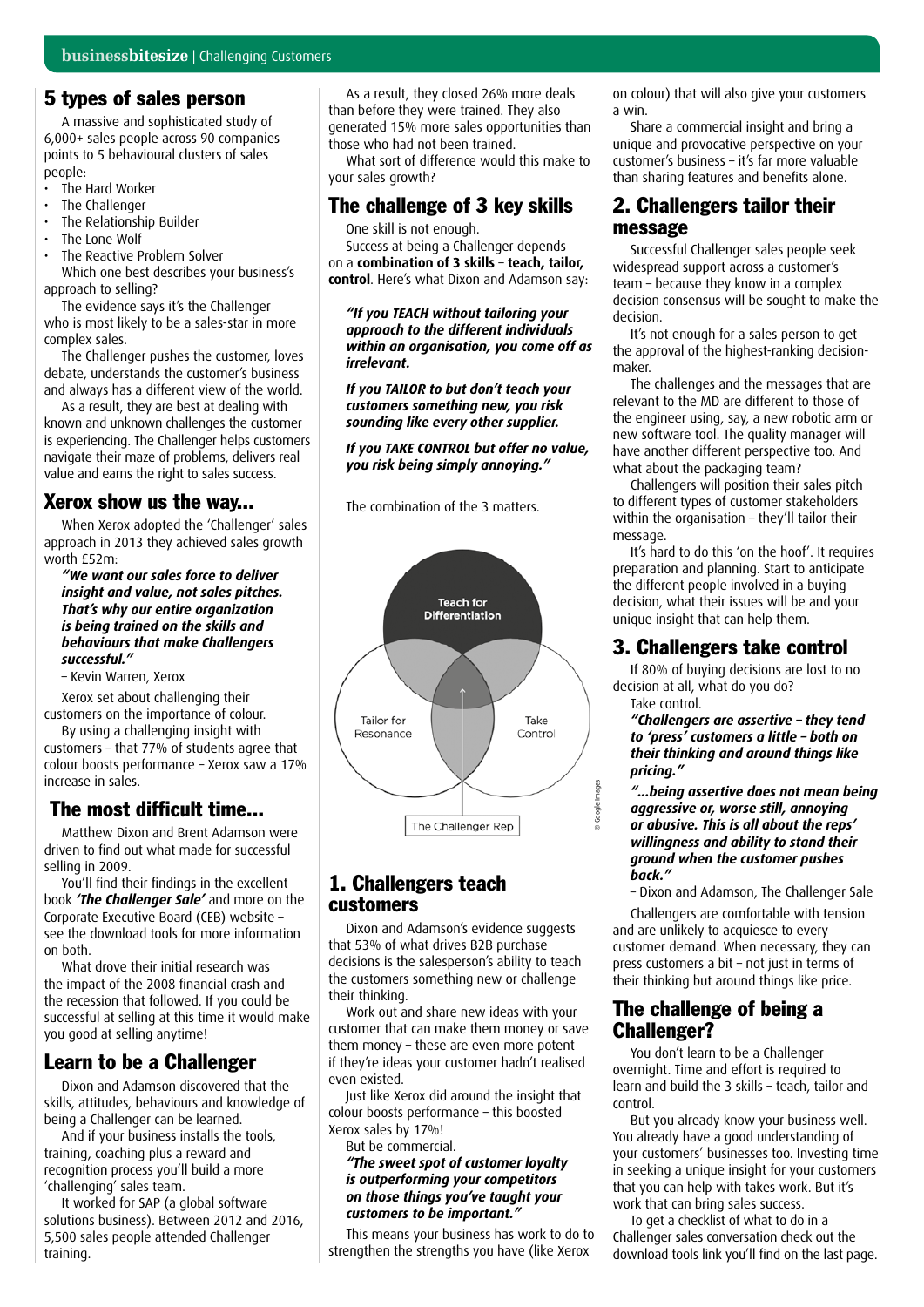## $\mathbf{y}$  fin

#### TIME TO DISAGREE:

#### "We are trying to make selling our 'stuff' as easy as we can – this all makes it seem way to complicated"

Selling is hard because buying is hard. Different studies suggest there's anywhere between 5 and 10 people involved in a buying decision.

Worse, the diversity of expectations makes it hard for people to agree on the purpose, price and success metrics of your sales offer.

It pays to accept that sales isn't easy and put the work into figuring out how you can teach, tailor and control your buyers' experience.

This becomes even more important when you realise that 53% of the buying decision relies on the quality of your buyers' overall experience of the sales process (the value-toprice ratio has only a 9% influence) according to the research by the authors.

#### "My competition aren't challenging our customers, they are trying to make it as easy as possible to work with them!"

If by making it easy to work with them they are simply being nice and investing lots of time and networking across your customers, they are being relationship builders. These rarely grow sales.

As stated earlier,the research by CEB, from the book 'The Challenger Sale', suggests that in complex sales the star sales performers are 200% more effective than all the other types of sales people (including

#### Advisory accountants challenge their clients.

This Business Breakthrough is one of many reports you can use to 'challenge' your clients to grow their profits and capital value. Brand the reports with your firm's colour and logo and they become an important part of your customer care and marketing programmes. Find out more here...

[www.businessbitesizeforaccountants.com](http://www.businessbitesizeforaccountants.com)

relationship builders). And the star performers are more likely to be Challengers than any other type of sales person.

And Challengers have a deep understanding of their customer's business, using that understanding to push their customer's thinking and teach them something about how they can make their business more effective – like Xerox did using colour. They are creating a debate with the customer that's relevant to the success of their customer. And then driving them to take action.

#### "When business is tough it's about being in the right place at the right time whether you're challenging or not!"

The research by Dixon and Adamson kicked off in 2009 when the last recession was at its height.

At this time most sales people were wondering when things would pick up again. However, the research showed that a few sales people continued to win sales for their business – Challenger sales people were recession-proof.

Those that succeeded used a blend of teach, tailor and control – these Challengers were winners even when it was as tough as it gets.

#### "Please tell me more"

Neil Rackham left the UK and successfully built a global sales training company from the USA. So, when Neil suggests that:

*"...any sales force that ignores the message of this book does so at its peril."*

…it's worth taking note. He goes on to say:

*"In recent years, customers have been demanding more depth and expertise. They expect salespeople to teach them things they don't know. These are the core skills of Challengers. They are the skills of the future"* 

'The Challenger Sale' is essential reading for anyone wanting to grow sales.

#### Get Your Bitesize [Support Tools Now](http://bit.ly/toolschallenging)



important to us. We'd love to know what you think of Business Bitesize. Click on this link [here](mailto:Kelly%40remarkablepractice.com?subject=Business%20Bitesize) to send an email and let us know.

And of course, if you'd like to share this report directly with any of your colleagues, friends and contacts … f[eel fr](http://twitter.com/intent/tweet?text=Check%20out%20this%20library%20of%20great%20business%20insights%20http://www.businessbitesize.com/remarkable_practice)[ee.](http://www.facebook.com/sharer/sharer.phpu=http://www.businessbitesize.com/remarkable_practice)

 $\blacktriangleright$  fin

## 4 helping hands for you…

It can be really hard to acknowledge that the relationship builders are not helping us grow the sales across our businesses.

We need to see ourselves and our salespeople as Challengers.

And we need to turn our attention to building the skills of 'challenging' if we are to grow sales:

- 1. Be clear that relationship builders can be useful, but they are not your best source of sales growth -Challengers are
- 2. Build your sales team's **teaching** skills and knowledge
- 3. Build your team's **tailoring** skills and knowledge
- 4. And build your team's abilities to show **control** when it's needed.

#### **ULTIMATE ARGUMENT:**

"How do I know that challenging our customers will help us grow sales for our business?"

Xerox added 17% to sales by challenging their clients on colour and helping them see how to get value from the use of colour. This has been worth tens of millions of pounds to Xerox.

When you start to focus on challenging your customers you too could realise sales growth. But only if you give it a serious try.

What's to lose from better understanding your customer's business, engaging in debate, pushing your customer a little and sharing a different view of the world? You'll be demonstrating a level of care and a determination to help not seen before.

**STOP:** seeing relationship building as the path to increased sales

**START:** challenging your customers to think differently about their business